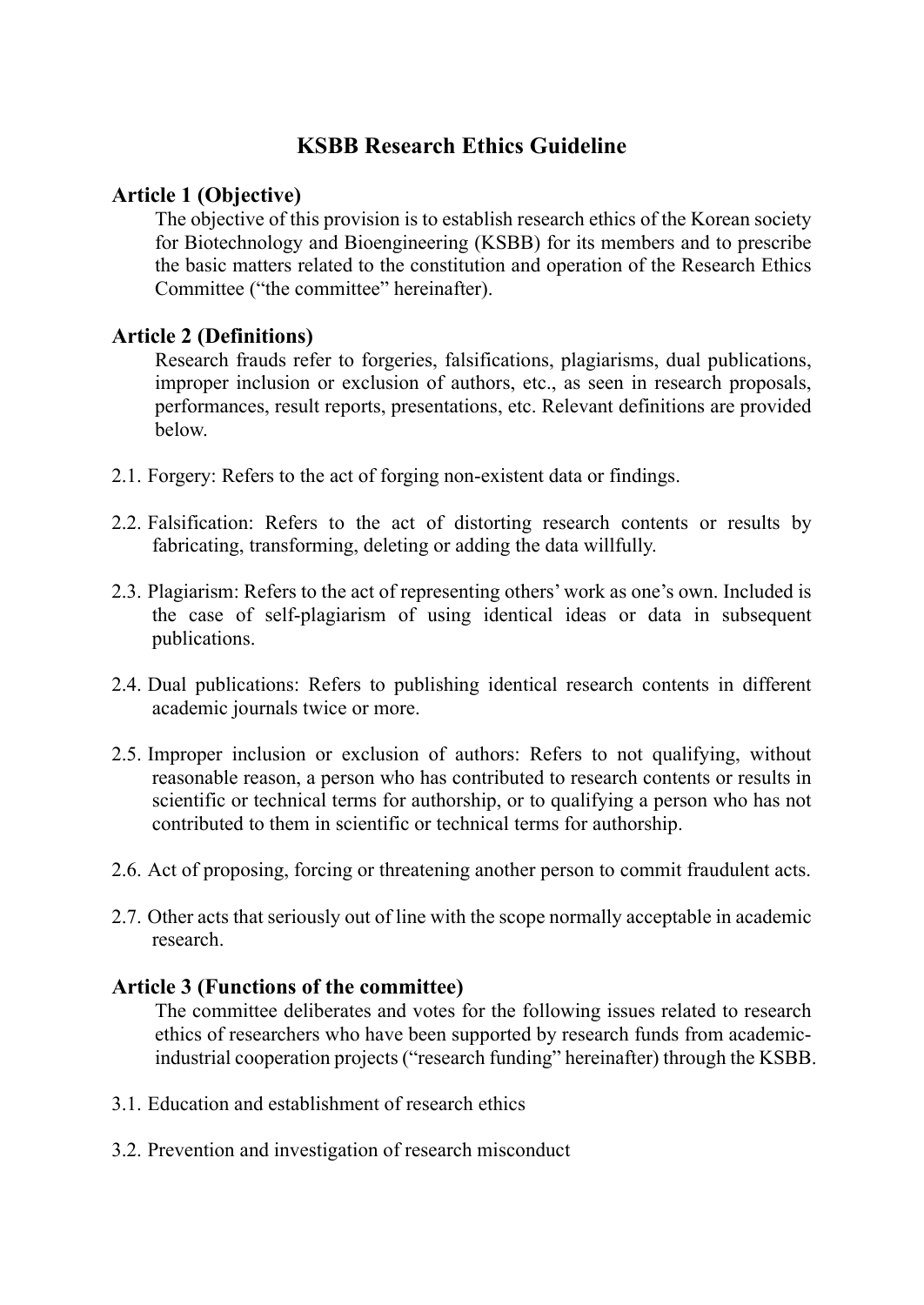3.3. Protection of informants and maintaining confidentiality

### **Article 4 (Organization of the committee)**

The committee comprises nine members, including president of the society. President of the society becomes the committee chairman. Secretaries and committee members can be appointed by the chairman among the society members for a one-year office term.

### **Article 5 (Committee meetings)**

5.1. The chairman summons a meeting whenever deemed necessary.

- 5.2. A resolution shall be made with the participation of more than a half of registered members and the approval of a half (50%) of the participants.
- 5.3. If deemed necessary, the committee can invite relevant staff to participate the committee meetings.
- 5.4. In principle, committee meetings shall be held confidentially. However, a documentary resolution can be made for a minor agenda.

#### **Article 6 (Investigation of research misconduct)**

- 6.1. The committee shall investigate potential irregularities if there is a request or a significant suspicion of research misconduct.
- 6.2. The chairman can implement a preliminary investigation.

#### **Article 7 (Organization of the investigation committee)**

- 7.1. The committee shall summon an investigation committee meeting immediately upon a receipt of the request for the research misconduct investigation.
- 7.2. The investigation committee consists of three to seven committee members, and over a half of them should be professionals with expertise and experience in the relevant research field.
- 7.3. Members with conflicting interests in the investigated case cannot be appointed to the investigation committee.

#### **Article 8 (Duties of the investigation committee)**

- 8.1. The investigation committee can summon for attendance to the informants of irregularities, person(s) of investigation, witnesses, and testifiers, as well as request the submission of relevant materials.
- 8.2. If the subject of investigation refuses to attend the requested meeting or to submit relevant materials, he or she may be presumed to accept the charge(s).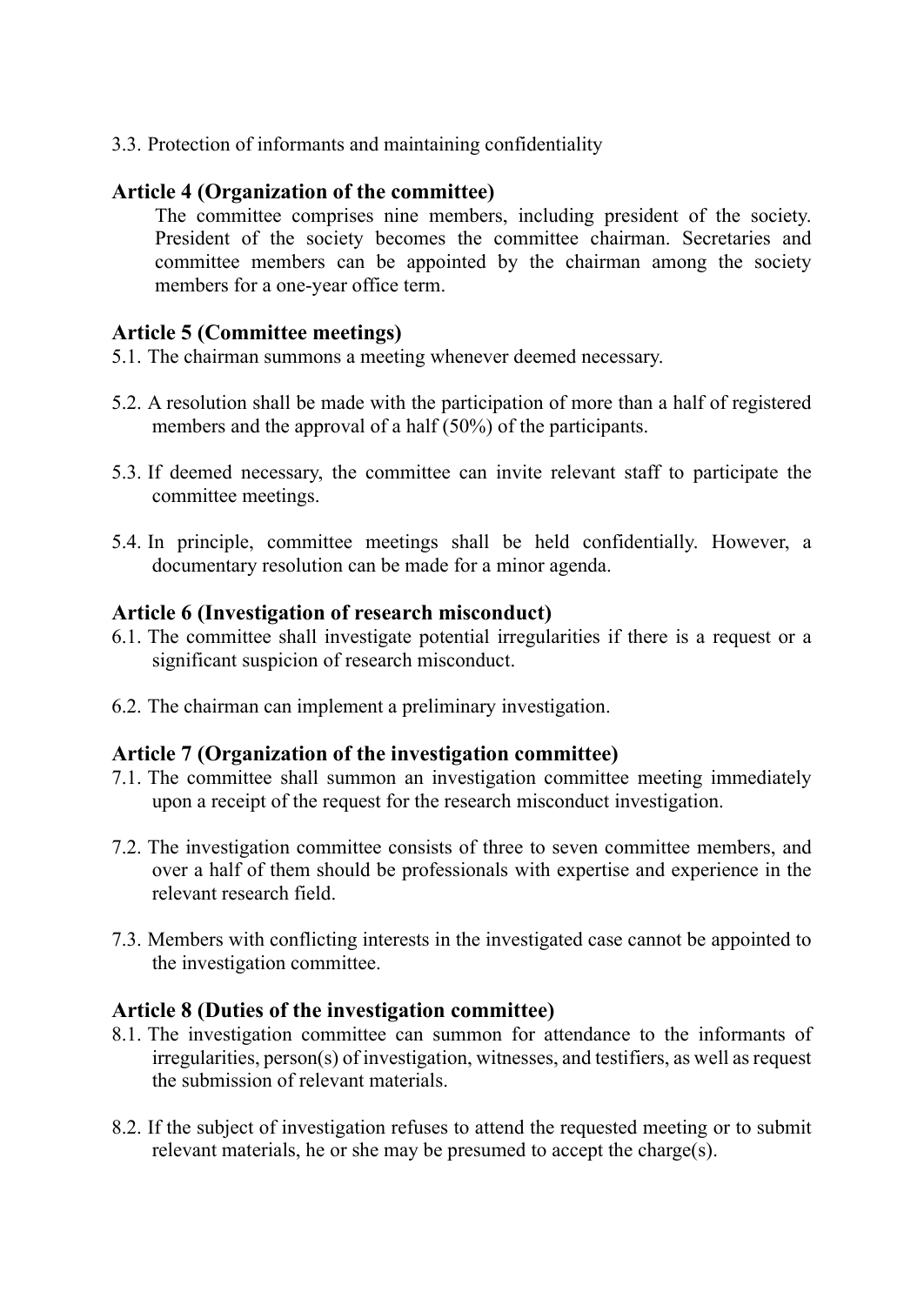- 8.3. The investigation committee can take applicable action to prevent loss, damage, concealment, or falsification of evidence or research records.
- 8.4. The investigation committee can take action to confiscate and keep relevant materials under the approval of the head of the corresponding research institute.
- 8.5. The investigation committee should be careful not to cause unreasonable treatment or disadvantage to the informants of irregularities or subjects of investigation.
- 8.6. The investigation committee should report the results of the deliberation to the Research Ethics Committee.

# **Article 9 (Period of prescription)**

- 9.1. Research misconduct cases recognized within at least 5 years after the irregularities were initially notified will be investigated by the Research Ethics Committee.
- 9.2. In cases when research misconduct cases cause serious threats to public welfare or safety, or when research irregularities are continuously employed for grant applications or further research performances, a full-scale investigation will be launched.

#### **Article 10 (Exclusion, Exception, Refrainment)**

- 10.1. Under the circumstance when fairness cannot be ensured from certain committee members, the informant of irregularities or the paper contributor may file an exception against him or her, and, if accepted, the concerned person shall be excerpted from relevant investigation.
- 10.2. If a committee member is a directly interested party in the research paper at stake, he or she shall be excluded from the investigation procedure.
- 10.3. A committee member may refrain from the investigation if there is a justifiable reason for not being able to conduct an unbiased investigation (see 10.1 and 10.2).

#### **Article 11 (Guarantee of the opportunity to state an opinion)**

The investigation committee should provide the subject of the investigation with an opportunity to submit his or her opinions or explanations in response to the corresponding suspicion.

#### **Article 12 (Penalties)**

- 12.1. The committee shall make a decision confirming that the acts of the person(s) under investigation in connection to the investigated matters is a research misconduct case by concurrence of more than 2/3 of the members present as a quorum is present at the meeting.
- 12.2. When a decision is made confirming the case of research misconduct, the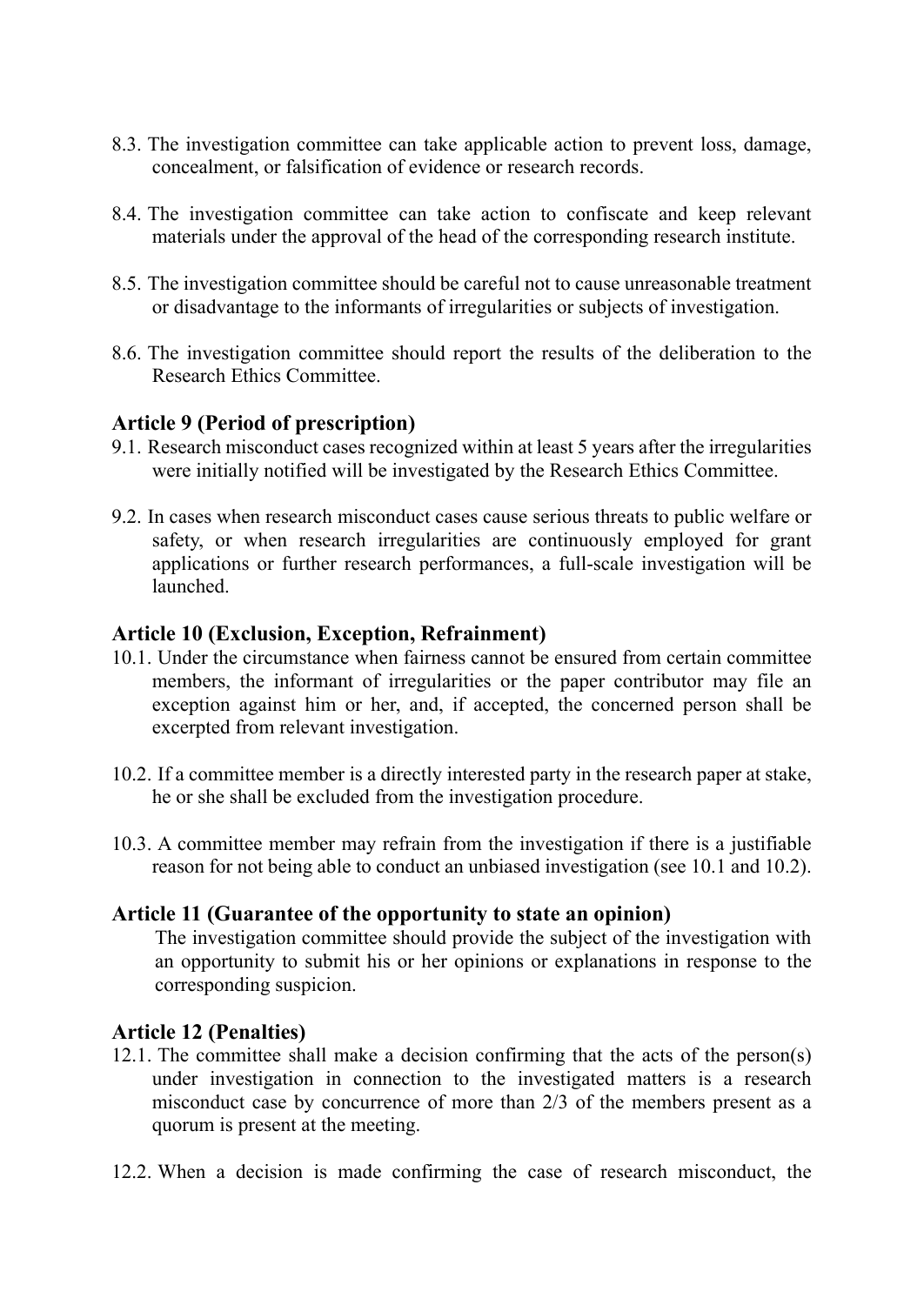committee can sanction the author with applicable punishment. This can include one of the following:

1) Retraction or deletion of the research paper where research misconduct has been identified;

- 2) Suspension of membership owned by the relevant individual;
- 3) Notification of relevant organizations or institutions about the incident.
- 12.3. The committee can also disqualify or suspend anyone who intentionally or mistakenly makes a report that proves different from the established truth, or who distributes false information.

# **Article 13 (Notification of results)**

The committee chairman shall immediately submit a written notification of the investigation results to the concerned persons, including the informant(s) of irregularities and paper contributor.

#### **Article 14 (Administrative protest)**

Within 20 days from the result notification, the informant of irregularities and/or paper contributor may file in a written disclaimer against the decision of the committee.

#### **Article 15 (Confidentiality)**

- 15.1. The committee shall be careful not to infringe on honor and rights of the claimed author until the inspection and verification of irregularities is finalized.
- 15.2. Investigation details shall be kept strictly confidential, and the committee may only disclose relevant information in accordance with the resolution of the investigation committee.
- 15.3. All investigators shall not disclose any confidential information obtained directly or indirectly while engaging in investigatory work, even after the termination of his or her office term.

#### **Article 16 (Cost)**

The costs required for the committee operation will be provided within the budget scope.

#### **Article 17 (Guideline for the operation)**

Other detailed provisions or guidelines required for the committee operation can be determined by the chairman through the deliberation of the committee.

These regulations shall be effective as of May 16, 2008.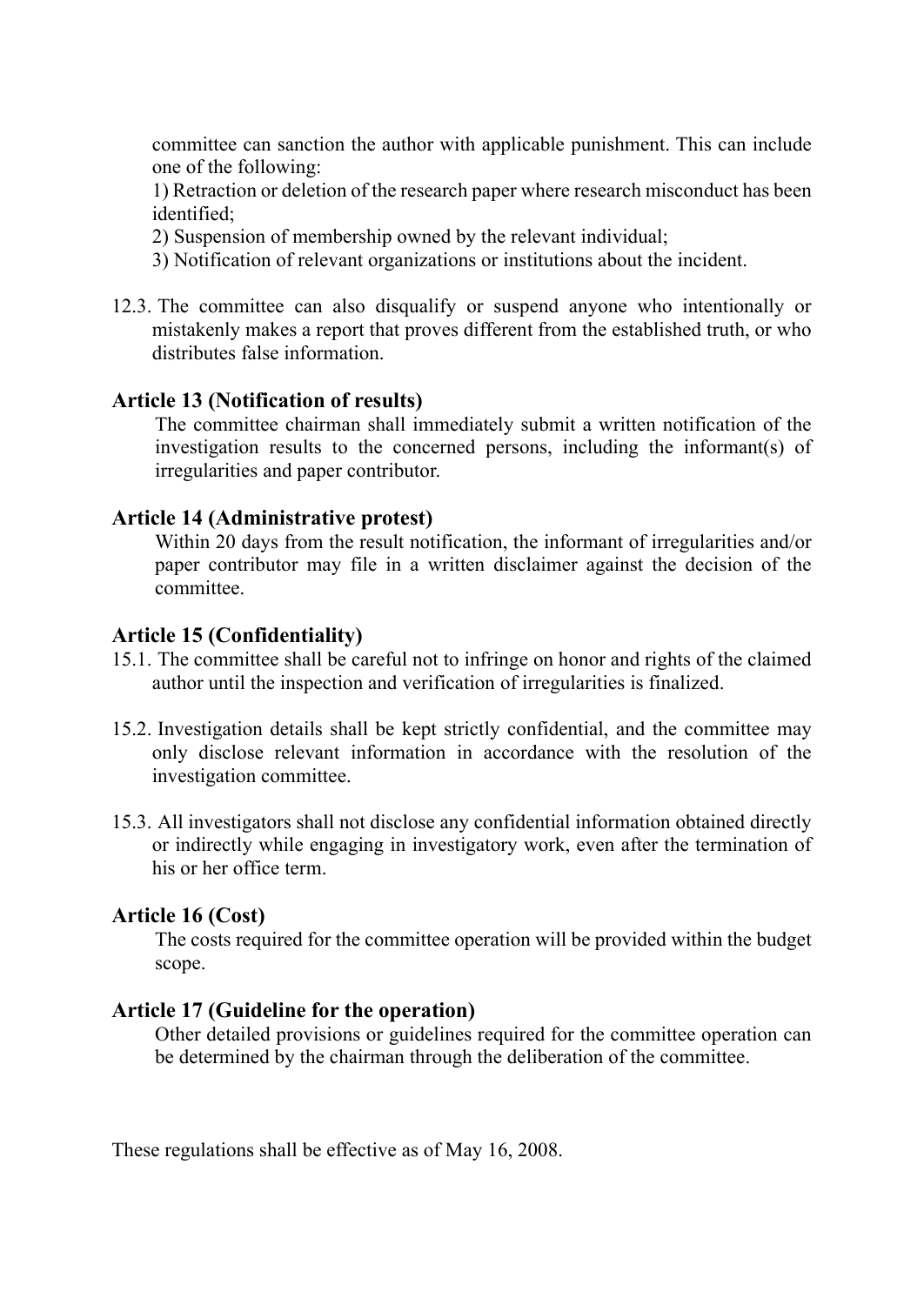# **Responsible research publication: international standards for authors**

#### **Summary**

- The research being reported should have been conducted in an ethical and responsible manner and should comply with all relevant legislation.
- Researchers should present their results clearly, honestly, and without fabrication, falsification or inappropriate data manipulation.
- Researchers should strive to describe their methods clearly and unambiguously so that their findings can be confirmed by others.
- Researchers should adhere to publication requirements that submitted work is original, is not plagiarised, and has not been published elsewhere.
- Authors should take collective responsibility for submitted and published work.
- The authorship of research publications should accurately reflect individuals' contributions to the work and its reporting.
- Funding sources and relevant conflicts of interest should be disclosed.

# **1 Definition of terms**

Research frauds refer to forgeries, falsifications, plagiarisms, dual publications, improper inclusion or exclusion of authors, etc, as seen in the proposals, performances, result reports, presentations, etc. of the research. Their details are as follows:

- 1.1. Forgery: Refers to the act of forging non-existent data or findings.
- 1.2. Falsification: Refers to the act of distorting research contents or results by fabricating, transforming, deleting or adding the data willfully.
- 1.3. Plagiarism: Refers to the act of representing others' work as one's own. Included is the case of self-plagiarism of using identical ideas or data in subsequent publications.
- 1.4. Dual publications: Refers to publishing identical research contents in different academic journals twice or more.
- 1.5. Improper inclusion or exclusion of authors: Refers to not qualifying, without reasonable reason, a person who has contributed to research contents or results in scientific or technical terms for authorship, or to qualifying a person who has not contributed to them in scientific or technical terms for authorship.
- 1.6. Act of proposing, forcing or threatening another person to commit fraudulent acts.
- 1.7. Other acts that seriously out of line with the scope normally acceptable in academic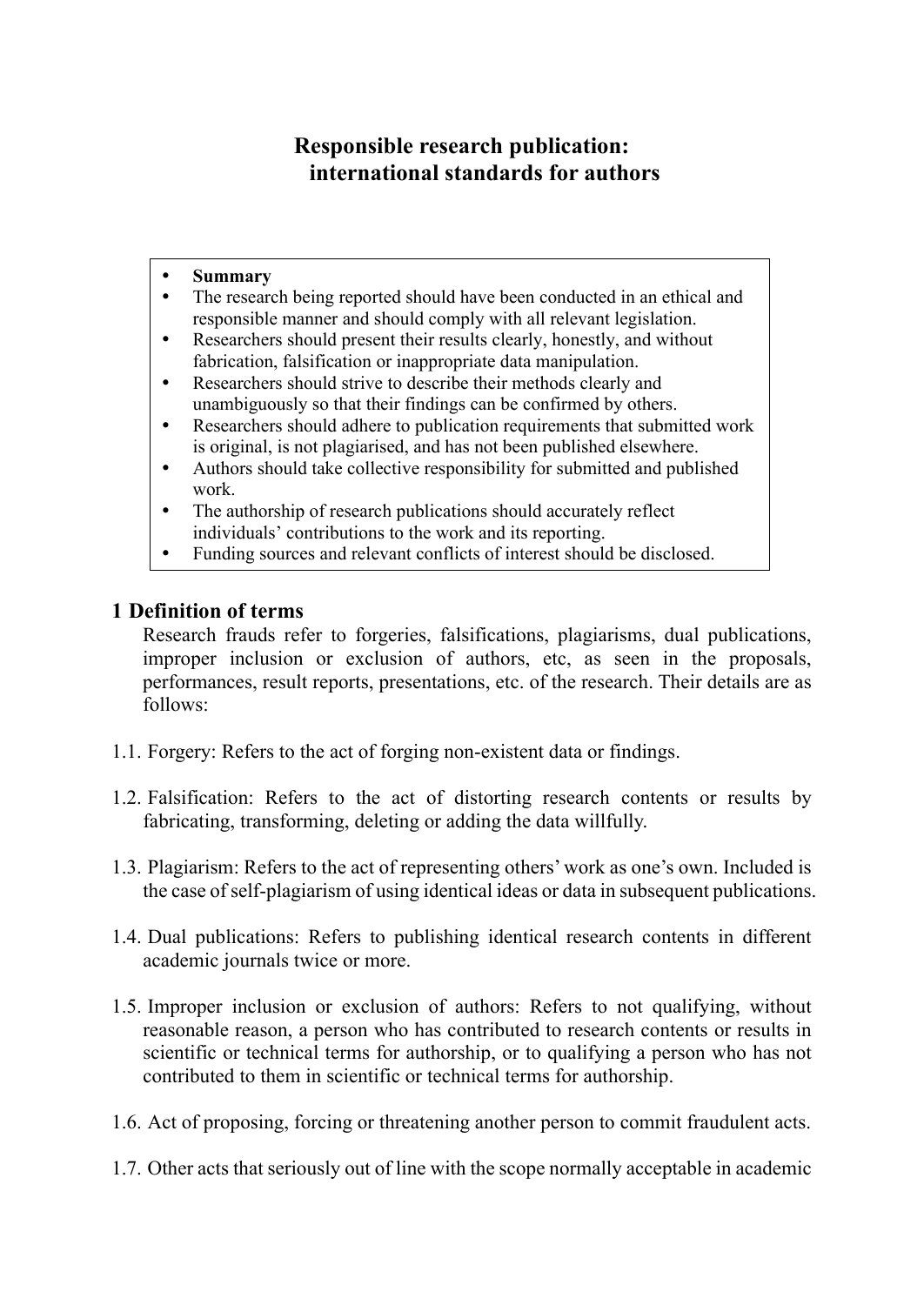research.

# **2 Soundness and reliability**

- 2.1 The research being reported should have been conducted in an ethical and responsible manner and follow all relevant legislation.
- 2.2 The research being reported should be sound and carefully executed.
- 2.3 Researchers should use appropriate methods of data analysis and display (and, if needed, seek and follow specialist advice on this).
- 2.4 Authors should take collective responsibility for their work and for the content of their publications. Researchers should check their publications carefully at all stages to ensure methods and findings are reported accurately. Authors should carefully check calculations, data presentations, typescripts/submissions and proofs.

# **3 Honesty**

- 3.1 Researchers should present their results honestly and without fabrication, falsification or inappropriate data manipulation. Research images (e.g. micrographs, X-rays, pictures of electrophoresis gels) should not be modified in a misleading way.
- 3.2 Researchers should strive to describe their methods and to present their findings clearly and unambiguously. Researchers should follow applicable reporting guidelines. Publications should provide sufficient detail to permit experiments to be repeated by other researchers.
- 3.3 Reports of research should be complete. They should not omit inconvenient, inconsistent or inexplicable findings or results that do not support the authors' or sponsors' hypothesis or interpretation.
- 3.4 Research funders and sponsors should not be able to veto publication of findings that do not favor their product or position. Researchers should not enter agreements that permit the research sponsor to veto or control the publication of the findings (unless there are exceptional circumstances, such as research classified by governments because of security implications).
- 3.5 Authors should alert the editor promptly if they discover an error in any submitted, accepted or published work. Authors should cooperate with editors in issuing corrections or retractions when required.
- 3.6 Authors should represent the work of others accurately in citations and quotations.
- 3.7 Authors should not copy references from other publications if they have not read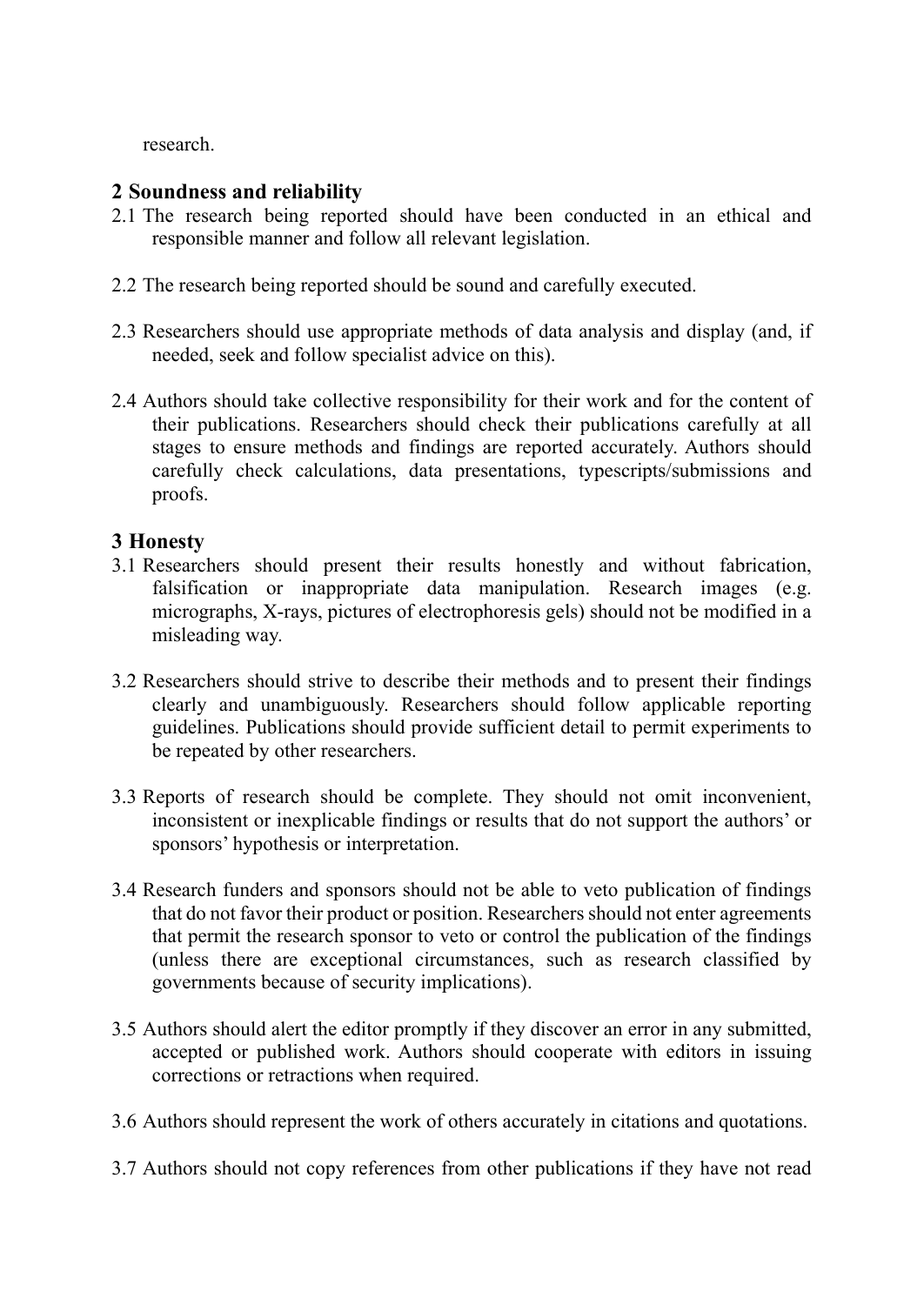the cited work.

# **4 Balance**

- 4.1 New findings should be presented in the context of previous research. The work of others should be fairly represented. Scholarly reviews and syntheses of existing research should be complete, balanced, and should include findings regardless of whether they support the hypothesis or interpretation being proposed. Editorials or opinion pieces presenting a single viewpoint or argument should be clearly distinguished from scholarly reviews.
- 4.2 Study limitations should be addressed in publications.

# **5 Originality**

- 5.1 Authors should adhere to publication requirements that submitted work is original and has not been published elsewhere in any language. Work should not be submitted concurrently to more than one publication unless the editors have agreed to co-publication. If articles are co-published this fact should be made clear to readers.
- 5.2 Applicable copyright laws and conventions should be followed. Copyright material (e.g. tables, figures or extensive quotations) should be reproduced only with appropriate permission and acknowledgement.
- 5.3 Relevant previous work and publications, both by other researchers and the authors' own, should be properly acknowledged and referenced. The primary literature should be cited where possible.
- 5.4 Data, text, figures or ideas originated by other researchers should be properly acknowledged and should not be presented as if they were the authors' own. Original wording taken directly from publications by other researchers should appear in quotation marks with the appropriate citations.
- 5.5 Authors should inform editors if findings have been published previously or if multiple reports or multiple analyses of a single data set are under consideration for publication elsewhere. Authors should provide copies of related publications or work submitted to other journals.
- 5.6 Multiple publications arising from a single research project should be clearly identified as such and the primary publication should be referenced. Translations and adaptations for different audiences should be clearly identified as such, should acknowledge the original source, and should respect relevant copyright conventions and permission requirements. If in doubt, authors should seek permission from the original publisher before republishing any work.
- 5.7 The priority of the primary publication is respected by a publication interval of at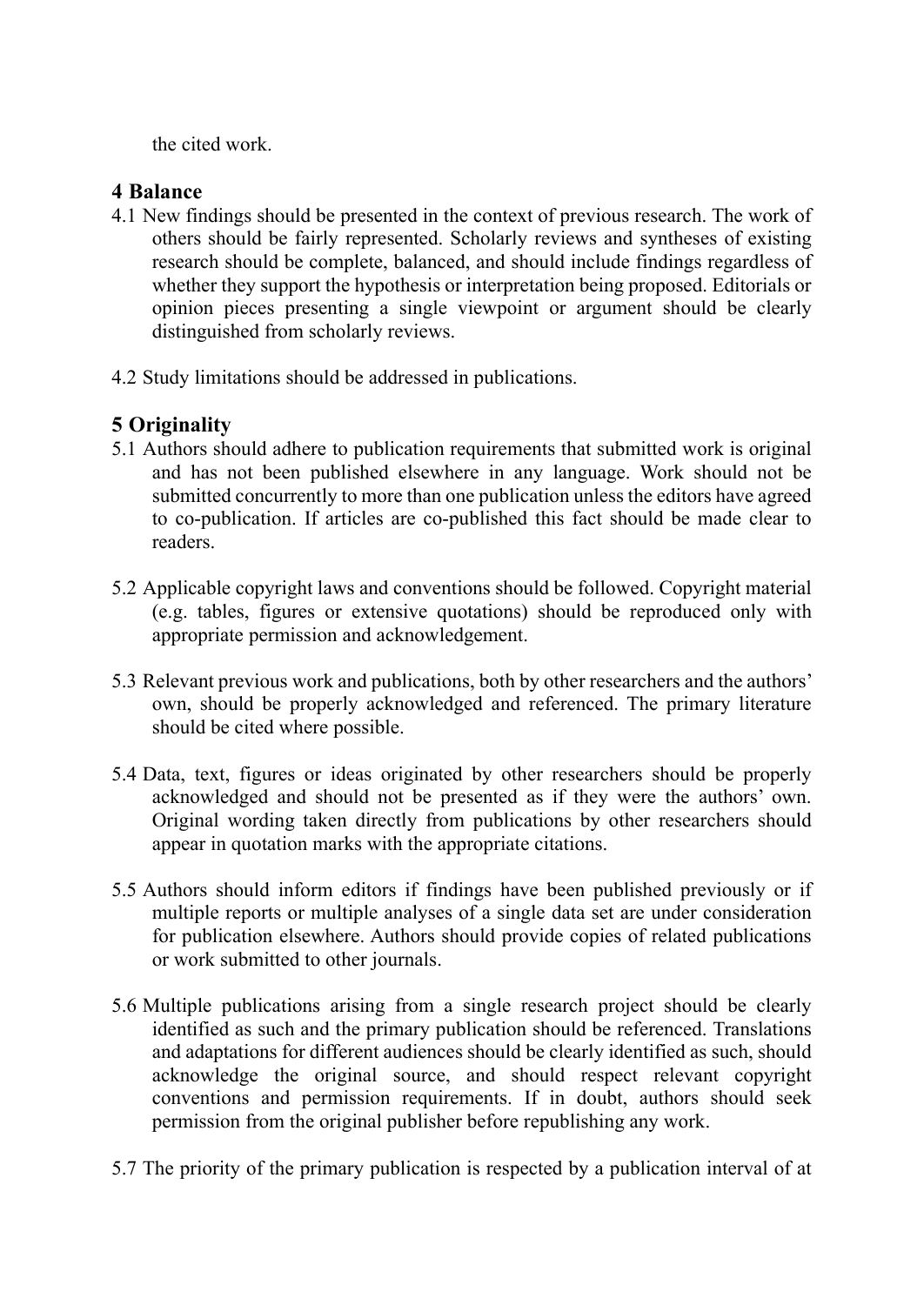least 1 week (unless specifically negotiated otherwise by both editors).

- 5.8 The paper for secondary publication is intended for a different group of readers; an abbreviated version could be sufficient.
- 5.9 The secondary version faithfully reflects the data and interpretations of the primary version.
- 5.10 The footnote on the title page of the secondary version informs readers, peers, and documenting agencies that the paper has been published in whole or in part and states the primary reference. A suitable footnote might read: "This article is based on a study first reported in the [title of journal, with full reference]." Permission for such secondary publication should be free of charge.
- 5.11 The title of the secondary publication should indicate that it is a secondary publication (complete republication, abridged republication, complete translation, or abridged translation) of a primary publication.

# **6 Transparency**

- 6.1 All sources of research funding, including direct and indirect financial support, supply of equipment or materials, and other support (such as specialist statistical or writing assistance) should be disclosed.
- 6.2 Authors should disclose the role of the research funder(s) or sponsor (if any) in the research design, execution, analysis, interpretation and reporting.
- 6.3 Authors should disclose relevant financial and non-financial interests and relationships that might be considered likely to affect the interpretation of their findings or which editors, reviewers or readers might reasonably wish to know. This includes any relationship to the journal, for example if editors publish their own research in their own journal. In addition, authors should follow journal and institutional requirements for disclosing competing interests.

# **7 Appropriate authorship and acknowledgement**

- 7.1 Authorship credit should be based on 1) substantial contributions to conception and design, acquisition of data, or analysis and interpretation of data; 2) drafting the article or revising it critically for important intellectual content; 3) final approval of the version to be published; and 4) Agreement to be accountable for all aspects of the work in ensuring that questions related to the accuracy or integrity of any part of the work are appropriately investigated and resolved. Authors should meet conditions 1, 2, 3, and 4.
- 7.2 When a large, multicenter group has conducted the work, the group should identify the individuals who accept direct responsibility for the manuscript. These individuals should fully meet the criteria for authorship/contributorship defined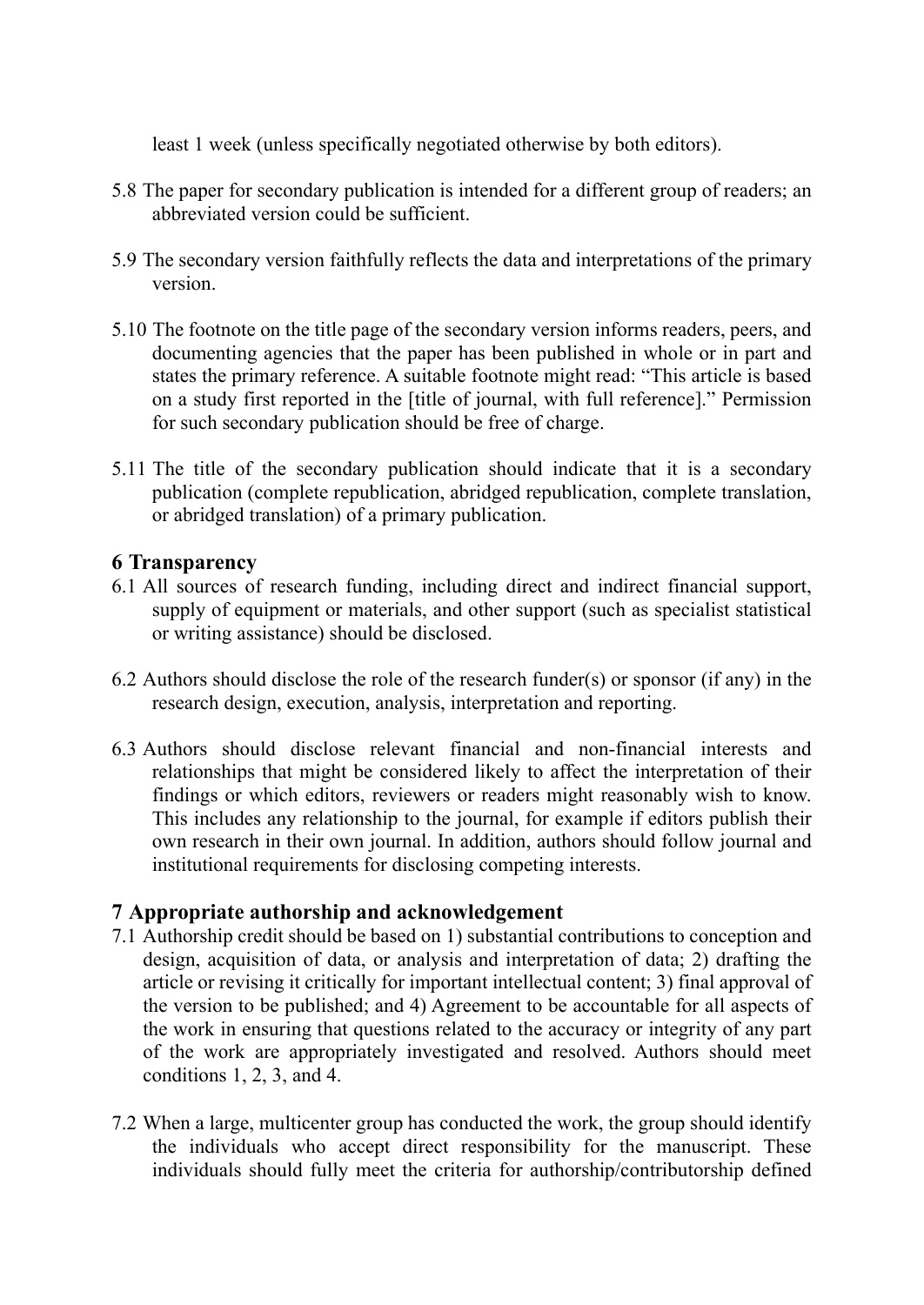above and editors will ask these individuals to complete journal-specific author and conflict-of-interest disclosure forms. When submitting a manuscript authored by a group, the corresponding author should clearly indicate the preferred citation and identify all individual authors as well as the group name. Journals generally list other members of the group in the Acknowledgments. The NLM indexes the group name and the names of individuals the group has identified as being directly responsible for the manuscript; it also lists the names of collaborators if they are listed in Acknowledgments.

- 7.3 Acquisition of funding, collection of data, or general supervision of the research group alone does not constitute authorship.
- 7.4 All persons designated as authors should qualify for authorship, and all those who qualify should be listed.
- 7.5 Each author should have participated sufficiently in the work to take public responsibility for appropriate portions of the content.
- 7.6 The research literature serves as a record not only of what has been discovered but also of who made the discovery. The authorship of research publications should therefore accurately reflect individuals' contributions to the work and its reporting.
- 7.7 In cases where major contributors are listed as authors while those who made less substantial, or purely technical, contributions to the research or to the publication are listed in an acknowledgement section, the criteria for authorship and acknowledgement should be agreed at the start of the project. Ideally, authorship criteria within a particular field should be agreed, published and consistently applied by research institutions, professional and academic societies, and funders. While journal editors should publish and promote accepted authorship criteria appropriate to their field, they cannot be expected to adjudicate in authorship disputes. Responsibility for the correct attribution of authorship lies with authors themselves working under the guidance of their institution. Research institutions should promote and uphold fair and accepted standards of authorship and acknowledgement. When required, institutions should adjudicate in authorship disputes and should ensure that due process is followed.
- 7.8 Researchers should ensure that only those individuals who meet authorship criteria (i.e. made a substantial contribution to the work) are rewarded with authorship and that deserving authors are not omitted. Institutions and journal editors should encourage practices that prevent guest, gift, and ghost authorship.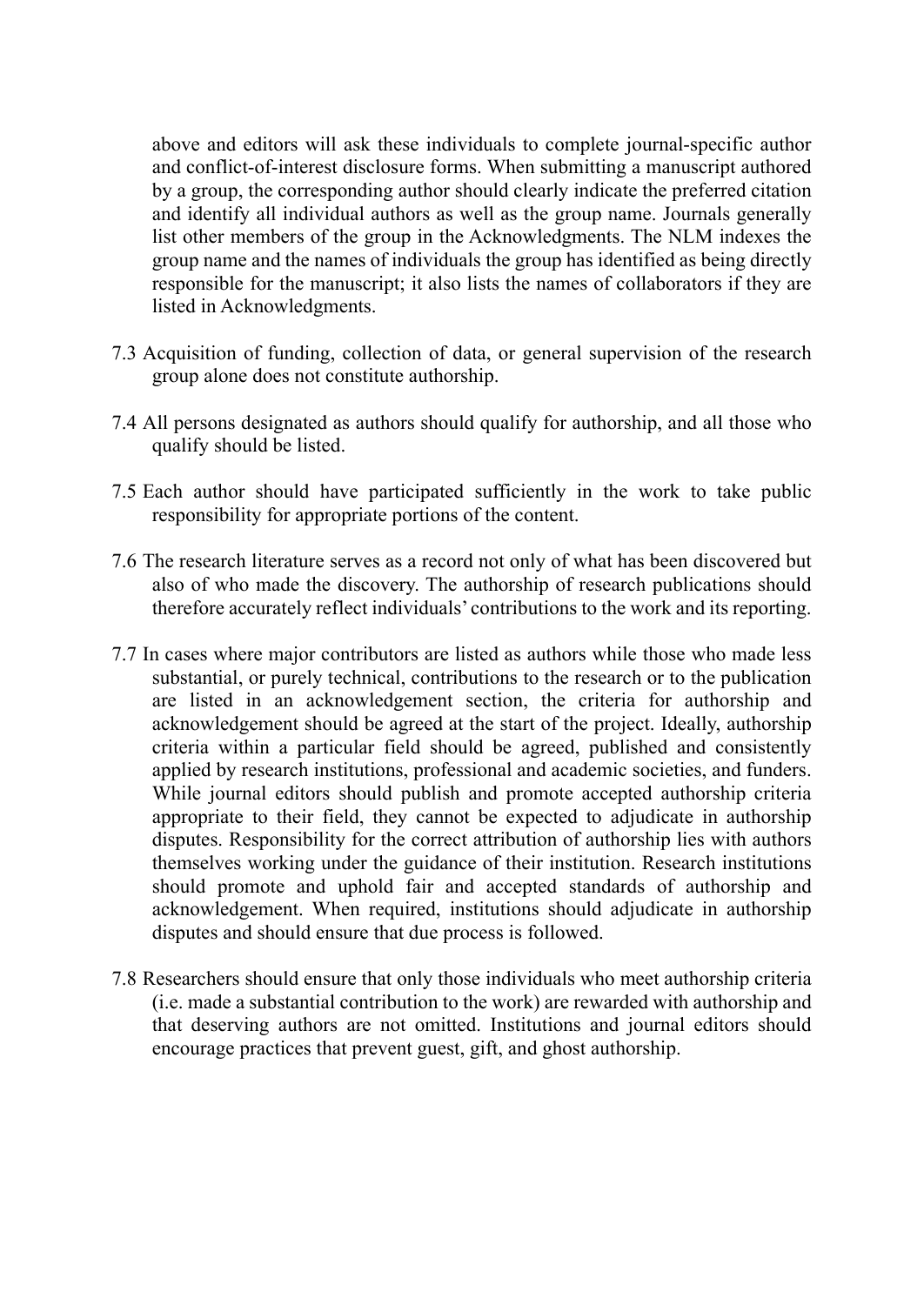#### Note:

- guest authors are those who do not meet accepted authorship criteria but are listed because of their seniority, reputation or supposed influence
- gift authors are those who do not meet accepted authorship criteria but are listed as a personal favour or in return for payment
- ghost authors are those who meet authorship criteria but are not listed
- 7.9 All contributors who do not meet the criteria for authorship should be listed in an acknowledgments section.
- 7.10 All authors should agree to be listed and should approve the submitted and accepted versions of the publication. Any change to the author list should be approved by all authors including any who have been removed from the list. The corresponding author should act as a point of contact between the editor and the other authors and should keep co-authors informed and involve them in major decisions about the publication (e.g. responding to reviewers' comments).
- 7.11 The corresponding author shall represent all authors in answering for data accuracy, evaluating exact contribution of each author, certifying approval of all authors for the submitted draft and handling all correspondences and questions.
- 7.12 Authors should not use acknowledgements misleadingly to imply a contribution or endorsement by individuals who have not, in fact, been involved with the work or given an endorsement.

# **8 Accountability and responsibility**

- 8.1 All authors should have read and be familiar with the reported work and should ensure that publications follow the principles set out in these guidelines. In most cases, authors will be expected to take joint responsibility for the integrity of the research and its reporting. However, if authors take responsibility only for certain aspects of the research and its reporting, this should be specified in the publication.
- 8.2 Authors should work with the editor or publisher to correct their work promptly if errors or omissions are discovered after publication.
- 8.3 Authors should abide by relevant conventions, requirements, and regulations to make materials, reagents, software or datasets available to other researchers who request them. Researchers, institutions, and funders should have clear policies for handling such requests. Authors must also follow relevant journal standards. While proper acknowledgement is expected, researchers should not demand authorship as a condition for sharing materials.
- 8.4 Authors should respond appropriately to post-publication comments and published correspondence. They should attempt to answer correspondents' questions and supply clarification or additional details where needed.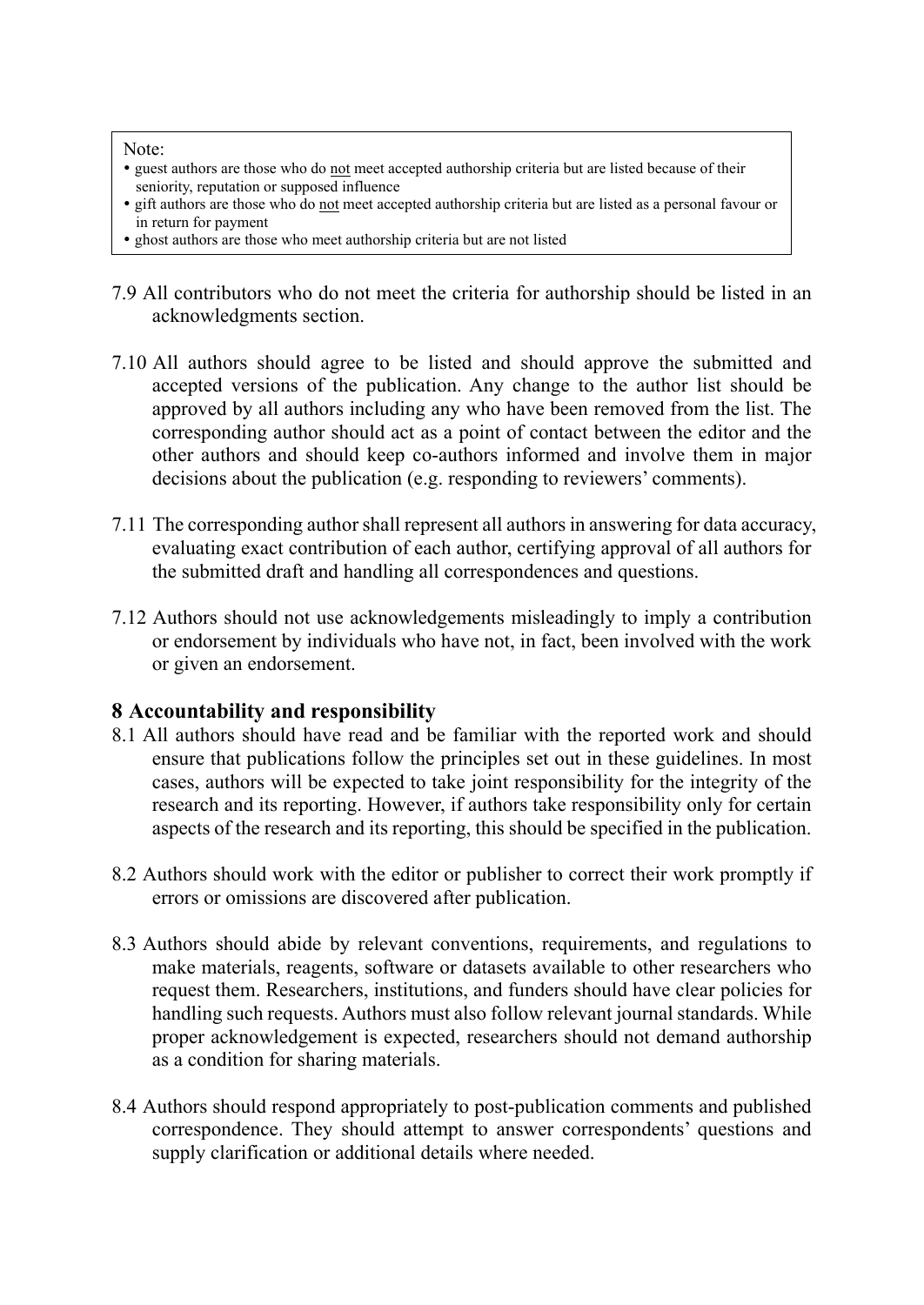# **9 Adherence to peer review and publication conventions**

- 9.1 Authors should follow publishers' requirements that work is not submitted to more than one publication for consideration at the same time.
- 9.2 Authors should inform the editor if they withdraw their work from review, or choose not to respond to reviewer comments after receiving a conditional acceptance.
- 9.3 Authors should respond to reviewers' comments in a professional and timely manner.
- 9.4 Authors should respect publishers' requests for press embargos and should not generally allow their findings to be reported in the press if they have been accepted for publication (but not yet published) in a scholarly publication. Authors and their institutions should liaise and cooperate with publishers to coordinate media activity (e.g. press releases and press conferences) around publication. Press releases should accurately reflect the work and should not include statements that go further than the research findings.

#### **10 Responsible reporting of research involving humans or animals**

- 10.1 Appropriate approval, licensing or registration should be obtained before the research begins and details should be provided in the report (e.g. Institutional Review Board, Research Ethics Committee approval, national licensing authorities for the use of animals).
- 10.2 If requested by editors, authors should supply evidence that reported research received the appropriate approval and was carried out ethically (e.g. copies of approvals, licenses, participant consent forms).
- 10.3 Researchers should not generally publish or share identifiable individual data collected in the course of research without specific consent from the individual (or their representative). Researchers should remember that many scholarly journals are now freely available on the internet, and should therefore be mindful of the risk of causing danger or upset to unintended readers (e.g. research participants or their families who recognize themselves from case studies, descriptions, images or pedigrees).
- 10.4 The appropriate statistical analyses should be determined at the start of the study and a data analysis plan for the prespecified outcomes should be prepared and followed. Secondary or post hoc analyses should be distinguished from primary analyses and those set out in the data analysis plan.
- 10.5 Researchers should publish all meaningful research results that might contribute to understanding. In particular, there is an ethical responsibility to publish the findings of all clinical trials. The publication of unsuccessful studies or experiments that reject a hypothesis may help prevent others from wasting time